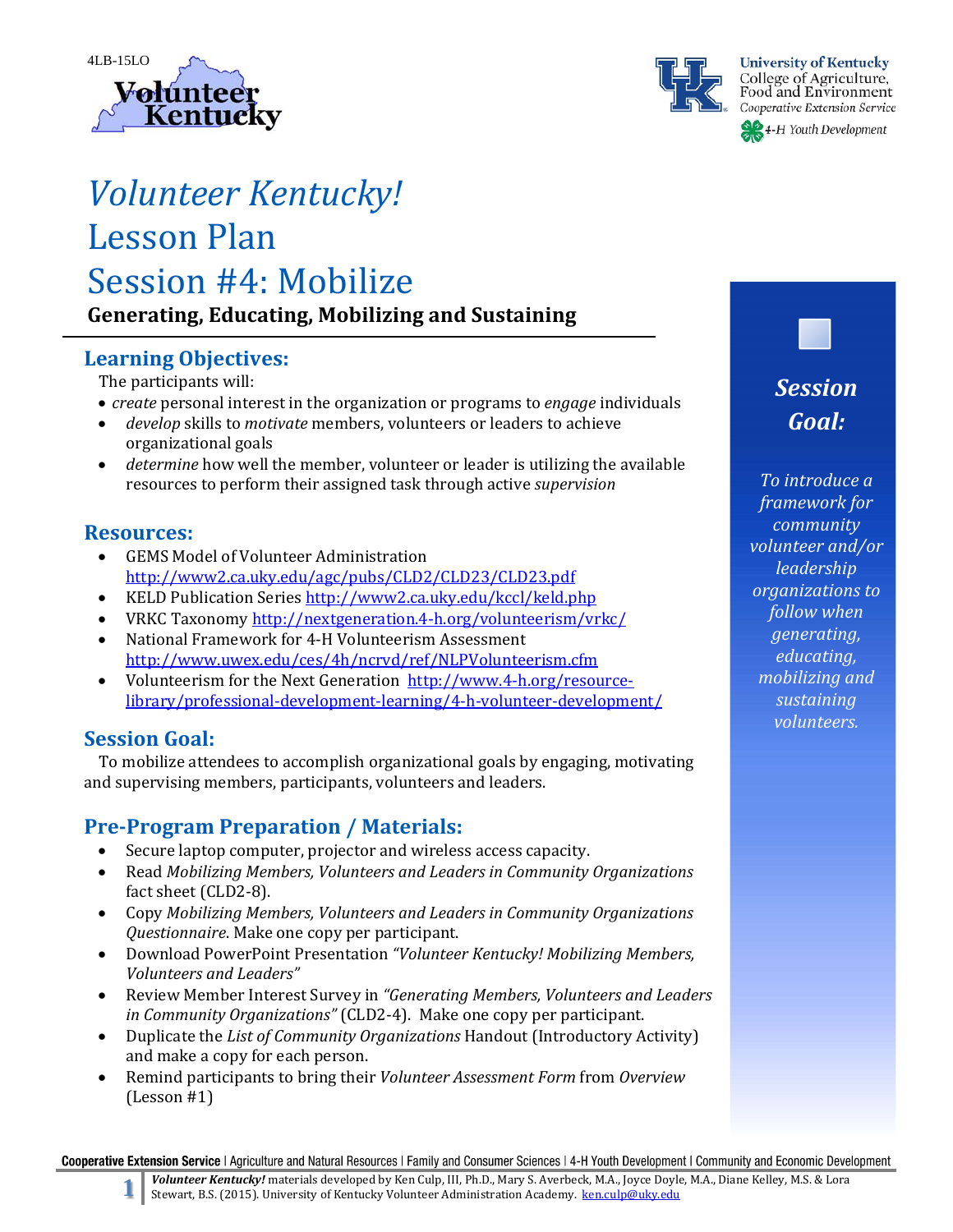# **Review from previous session:**

Discuss Ask participants to discuss their results from the previous session's homework assignment. (This will become a component of their culminating project.)

- Develop a Volunteer Orientation program for new volunteers. The Orientation could be on-line or presented to a group of people. It should be a complete, finished package including objectives and an evaluation. (A group Orientation must include a lesson plan.)
- Create a Development Activity for new or continuing volunteers. Include a lesson plan, objectives, a description of the target audience and an evaluation.

# **Background:**

Share: Read the following excerpt:

"*Mobilizing members, volunteers and leaders is an important component of volunteer and community development. In most organizations, insufficient time is spent generating and educating volunteers and not enough time is devoted to engaging them effectively. Organizational participants must be mobilized in order for goals to be accomplished. The Mobilizing category of the GEMS (Generating, Educating, Mobilizing and Sustaining) Model of Volunteer Administration consists of three steps: engage, motivate and supervise. Engaging involves calling volunteers to action by appealing to individual interests. Motivating involves identifying and tapping into personal interests, needs and stimuli. Supervising provides guidance for results and effective involvement."*

### **Objective #1: Create personal interest in the organization or programs to engage individuals**

#### *Introductory Activity:*

| <b>Ask</b>      | Using the List of Community Organizations Handout, have participants<br>to make two lists:<br>The first list includes those organizations to which they currently<br>$\circ$<br>belong.<br>The second list includes those organizations to which they no<br>$\circ$<br>longer belong.                                   | memb<br>outre<br>comn<br>organi<br>and the $\overline{a}$<br>they do |
|-----------------|-------------------------------------------------------------------------------------------------------------------------------------------------------------------------------------------------------------------------------------------------------------------------------------------------------------------------|----------------------------------------------------------------------|
|                 | When they have completed their lists of organizations, ask them to<br>share some of the groups from both lists (PTO, Extension<br>Homemakers, Church groups, Rotary, Lions Club, Fair Board, etc.)                                                                                                                      | greatly<br>to auc<br>which<br>otherwi                                |
| <b>Identify</b> | Have participants to determine the factors that have motivated<br>them to remain <i>engaged</i> in some organizations and to discuss the<br>reasons that they have discontinued their involvement in others.<br>Were they motivated to join because the organization wanted to<br>$\bullet$<br>increase its membership? | ser                                                                  |

*volunteers, leaders and members, the <u>ach</u> of community zations and the programs they deliver is extended diences which would otherwise not be served.*

*By involving*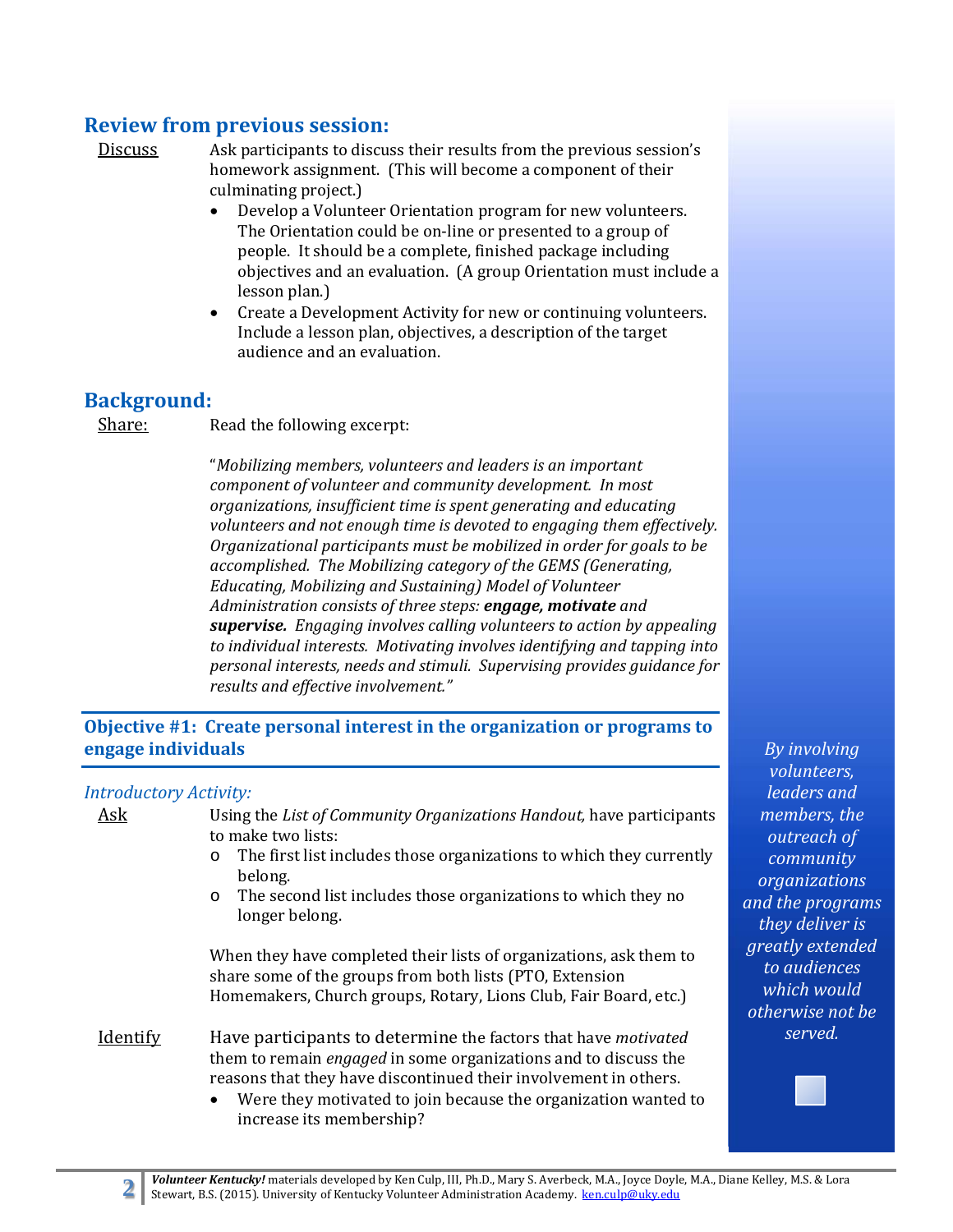- Once they joined, were they given an active role in the organization?
- Did they drop out of the organization because they were no longer needed?
- Did their personal interests change and no longer match the goals of the organization?

#### Share Read the following excerpt:

*"The initial step in mobilizing a member, volunteer or leader is to engage individuals and create a personal interest in the organization or its programs. After newcomers have been generated and educated, they are given the opportunity to engage in the task or activity they have been selected to perform and need to be given the tools to do so."*

#### *Learning Activity 1.1:*

Discuss Think of your organization's "elevator talk." What roles or activities will engage new people in this organization or program?

#### Let's discuss this scenario:

*"We have just conducted our organization's volunteer recruitment campaign. It was a huge success and we now have 20 new volunteers. How will we engage these new volunteers in actively serving our organization? What tools do we have in place to gauge their interests?"* Refer to the *Member Interest Survey in* "Generating Members, Volunteers and Leaders in Community Organizations" (CLD2‐4). 

**Objective #2: Develop skills to motivate members, volunteers or leaders to achieve organizational goals.**

#### **Share** Read the following excerpt:

*"Individuals are motivated to participate in volunteer activities for a variety of reasons. Organizational leaders or volunteer administrators should understand the motives that contribute to beginning, continuing and discontinuing volunteer service. Understanding what motivates individuals contributes to the success of recruitment initiatives. Determining these unique personal motivators and expectations can contribute to providing volunteers, members and leaders with a satisfactory and rewarding experience. The three categories of human motivation include achievement, affiliation and power/control. Achievement motives are those which influence individuals to take pride in accomplishments. Affiliation influences people to be most concerned about their relationships with others or groups. Power motives drive a desire for control and influence."*

*Community organizations need to generate, educate, mobilize and sustain a variety of volunteers, members and leaders in order to effectively and efficiently disseminate quality educational and service programs.*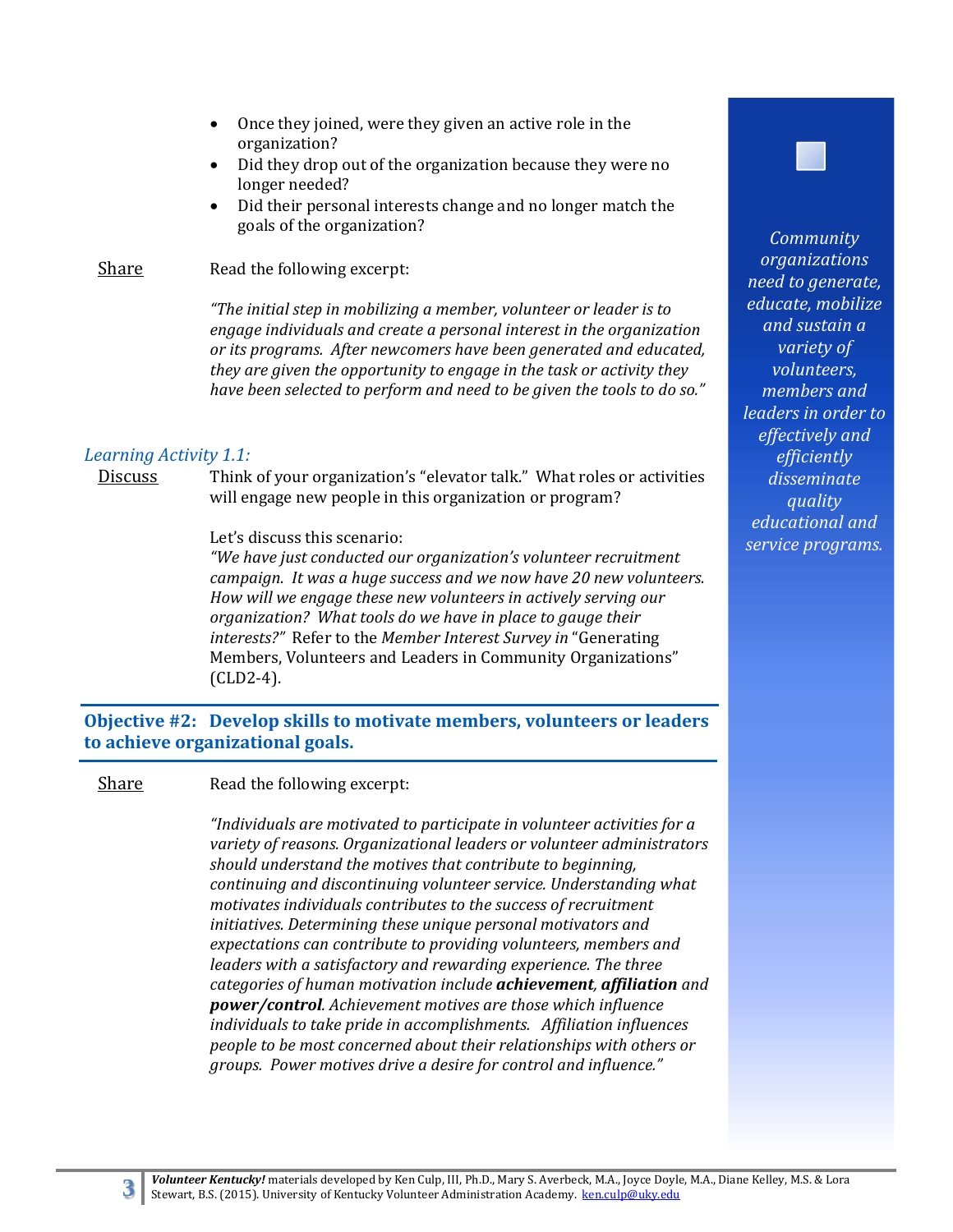#### *Learning Activity 2.1:*

Discuss To determine which category of factors (achievement, affiliation or power/control) motivates you, consider the answers to the following questions: 

- What type of service role do I prefer: accomplishing a task, serving on a committee or being in charge of a group?
- What type of recognition do I most prefer: Being recognized for my contributions and accomplishments, recognized for belonging to and participating in the group, recognized for my leadership qualities?

Let's take a moment and identify the factors that motivate you:

- Distribute the *Volunteer Assessment Form* from *Overview* (Lesson #1). Ask each individual to complete the assessment and record their volunteer motivation preferences. Divide into groups according to dominant motivators (achievement, affiliation, power) and discuss the characteristics of each category.
- How do we identify the factors that motivate the members of your organization? Examples would be:
	- $\circ$  I enjoy being the president (or an officer) of the organization (power).
	- $\circ$  It is important to me to be recognized for my accomplishments or contributions (achievement).
	- o I enjoy being part of group (club, committee, organization) and the fellowship and relationships that membership provides (affiliation).
	- o I enjoy making decisions or guiding the decision-making process (power).
	- $\circ$  I like to encourage youth to participate in sports, clubs, camps, programs and activities (affiliation).
	- $\circ$  I like to do my best and excel at what I do (achievement).

**Objective #3: Determine how well the member, volunteer or leader is utilizing the available resources to perform their assigned tasks through active supervision.**

Share **Read** the following excerpt:

*"The needs, skills and knowledge of the individual volunteer will demonstrate how much and how often supervision is needed. On‐going guidance, support and advice from the volunteer program administrator, supervisor or another volunteer can help lead to a positive and productive experience. A good supervisor is an enabler of human resources. The supervision process needs both an individual who receives responsibility and a supervisor who must be willing to delegate responsibility to another."*

#### *Learning Activity 3.1:*

 $\overline{a}$ 

- Discuss Not everyone can be an effective supervisor. Ask each person to consider the following questions:
	- How do I like to be supervised?

*The initial step in mobilizing a member, volunteer or leader is to engage individuals and create a personal interest in the organization or its programs.*

Volunteer Kentucky! materials developed by Ken Culp, III, Ph.D., Mary S. Averbeck, M.A., Joyce Doyle, M.A., Diane Kelley, M.S. & Lora Stewart, B.S. (2015). University of Kentucky Volunteer Administration Academy. ken.culp@uky.edu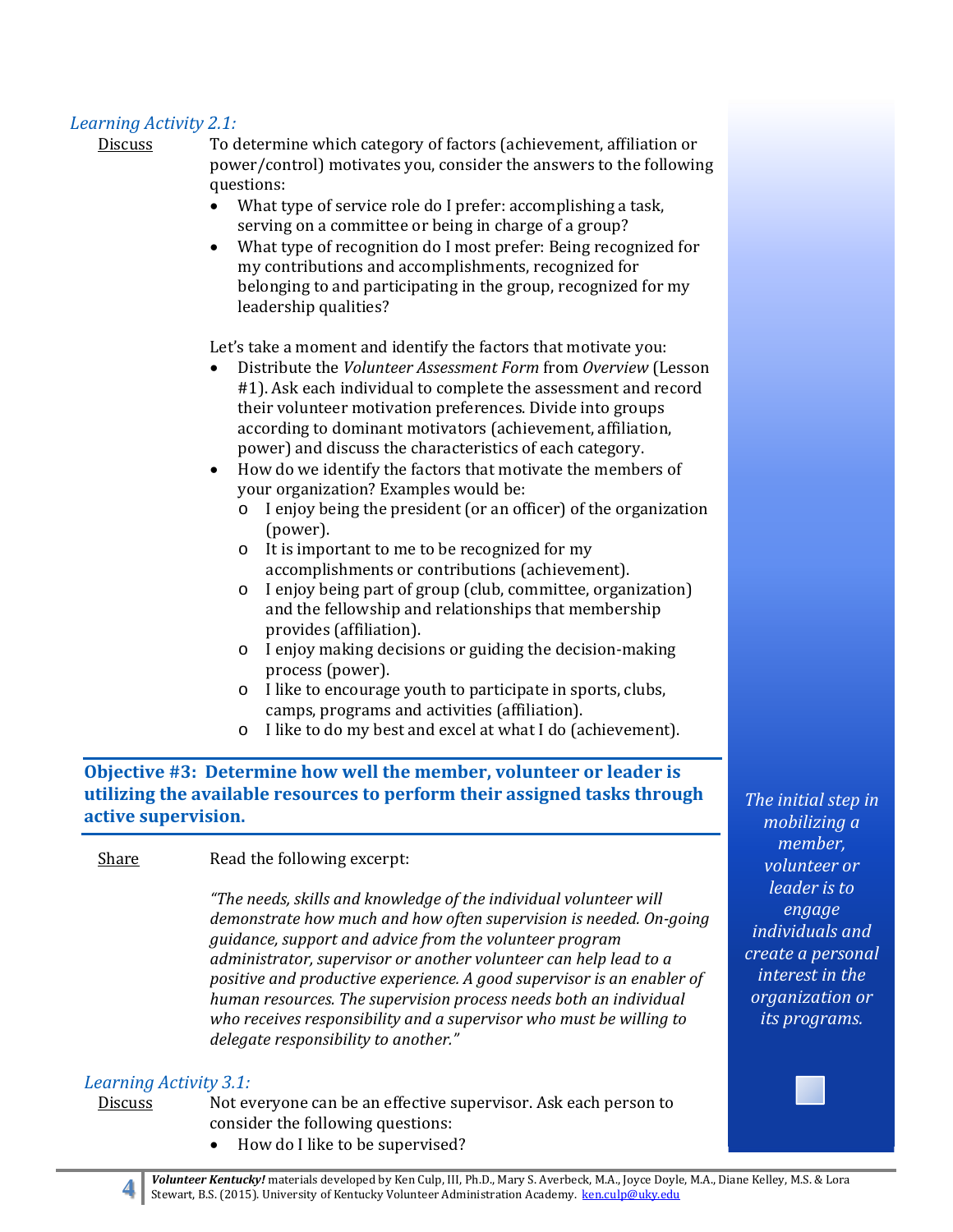- What supervision style is most effective with my personality?
- Can everyone be effectively supervised in the same manner?
- Can an individual be effectively supervised in the same manner all of the time?
- What barriers do we see in our organization regarding supervision? Lead a brief group discussion on each question. Determine what supervision styles and strategies are most effective with different types of people (achievement, affiliation, power) and when each style and strategy would be most effective.

# **Summary:**

Share Read the following excerpt:

*"The engagement of community‐based organizations cannot happen without mobilizing volunteers, leaders and members to action. Mobilized members, volunteers and leaders benefit the organization and therefore the community."*

# **Session Evaluation:**

Participants will reflect on how well they supervise their volunteers. Identify which volunteers they supervise most effectively and determine the factors that contribute to this successful supervisory relationship. Conversely, identify one or two volunteers with whom they do not have a successful supervisory relationship and determine the factors responsible for this relationship. Compare, contrast and share the two sets of factors. 

# **For the next session:**

- *Ask participants to complete the following activity before the next session.* (This should be a component of their final project.)
	- o Develop an inventory (on a spreadsheet) of the volunteers engaged in your programs or activities. Assess the motivations of at least 15 of the most active volunteers in the program and identify their primary category of motivation. Based upon their primary category of motivation, determine the most effective means of supervision for each volunteer.
- Bring your Passport to each meeting in order to have credit given by the instructor.
- Stamp the passport of each attendee to signify completion of this session.
- Continue working on your culminating project.

# **References:**

Atkinson, J. & Birch, D. (1978). An introduction to motivation. New York: Litton Educational Publishing, Inc.

Atkinson, J. & Feather, N. (1966). Theory of achievement motivation. New York: Wiley.

Balenger, V.J., Sedlacek, W.E. & Guenzler, M.A. (1989). Volunteer activities and their relationship to motivational needs: A study of the stamp union program research



Volunteer Kentucky! materials developed by Ken Culp, III, Ph.D., Mary S. Averbeck, M.A., Joyce Doyle, M.A., Diane Kelley, M.S. & Lora Stewart, B.S. (2015). University of Kentucky Volunteer Administration Academy. ken.culp@uky.edu